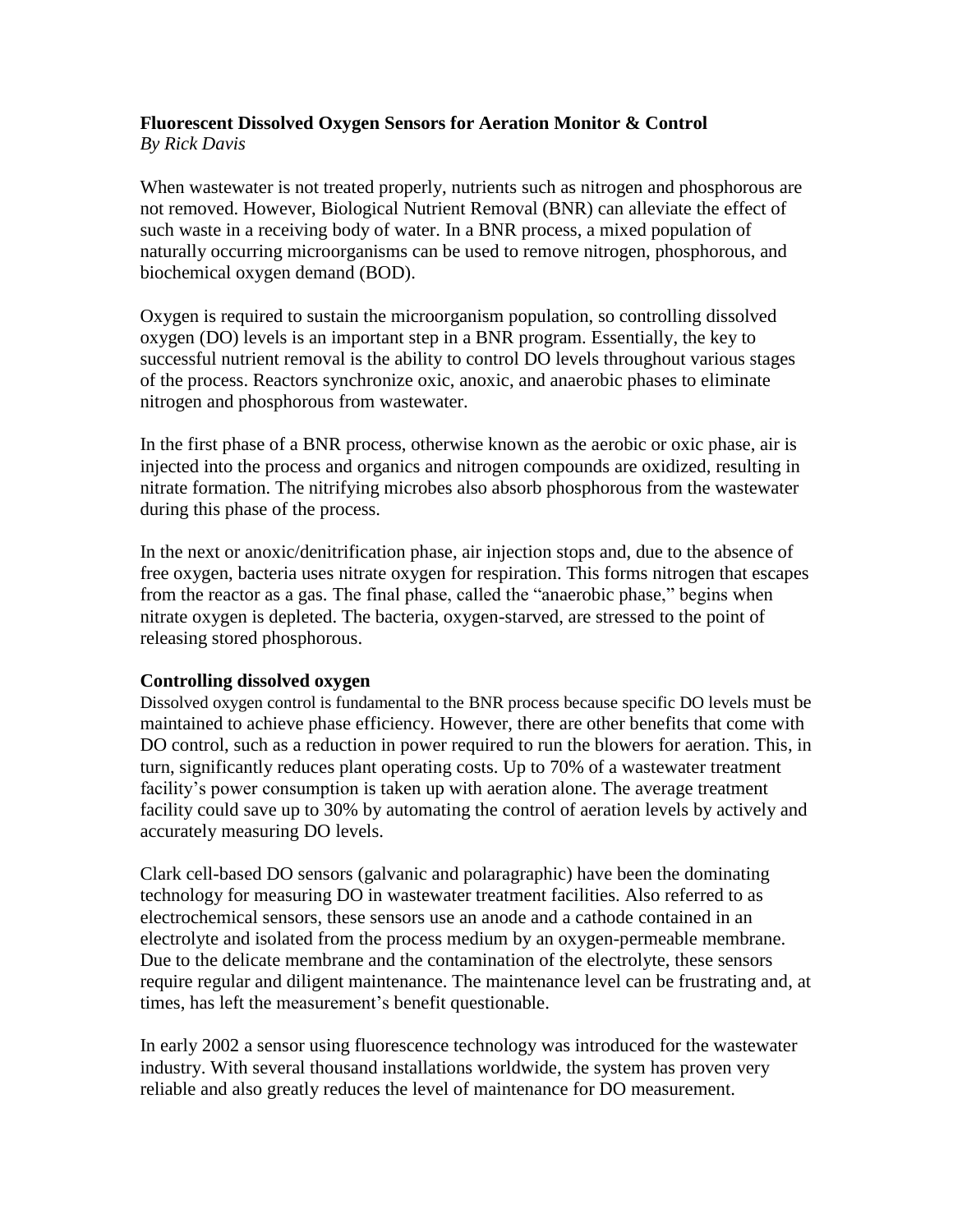Fluorescence technology itself is not new. It has been used to measure oxygen uptake in the medical industry for over 20 years. Within the last seven years the technology has been adapted for use in measuring DO in biological reactors. Key issues in making the technology viable for the water treatment industry included ensuring durability of the sensing element and controlling the technology's cost. In addition, the system had to be packaged so the instrument was still easy to use and required very little maintenance.

There are analyzers and sensors that have accomplished these objectives. Unlike traditional Clark cells or some other types of designs for optical probes, it is possible to obtain systems that have no consumables. The sensor has a life expectancy of up to 10 years based on accelerated wear testing and boasts no consumables, no spare parts, no recharging kits, no replacement films, and no membranes or membrane cartridges.

## **How it works**

The system takes measurements by producing a specific energy wavelength (475 nm) within the sensor. This wavelength is then transmitted to a ruthenium compound that is immobilized in a sol-gel matrix. Ruthenium, a metal in the platinum group, is used in alloys to make electrical contacts for severe wear resistance. It absorbs the energy produced, exciting electrons in the ruthenium complex. The electron then collapses back into its original energy state, emitting energy at a wavelength of approximately 609nm.

This is the fluorescing principle. If the intensity of the transmitted wavelength is tightly controlled and the ruthenium is properly immobilized, the amount of fluorescing is both predictable and repeatable. When oxygen molecules are present, the amount of fluorescing is reduced. This is called "fluorescence quenching". By measuring the amount of quenching, it is possible to determine the oxygen concentration in contact with the sensing element.

### **Fluorescent benefits**

Maintenance frequency is not only reduced by eliminating consumables, but so is the calibration frequency. A traditional Clark probe requires frequent calibration due to changes in the membrane/cathode geometry and the electrochemical effect. This effect is eliminated in the fluorescent probe. Due to the stability of the internal electronics and optics, the sensor will drift less than 1% per year and, therefore, calibration verification is only required once or twice a year.

In addition, the fluorescent DO probe is more tolerant of fouling than a traditional Clark cell and is unsusceptible to damage under a normal cleaning routine. All sensors come with a 1/4-inch quick-disconnect that allows an air or water line to be attached for automated cleaning. The analyzer will open or close a solenoid valve or turn an air compressor on or off at user-defined intervals.

This robust sensor is designed for the challenges of a wastewater facility. In the rare circumstance that the measuring surface is damaged, it can be replaced. The sensors are interchangeable, they are not analyzer specific, so the sensors can be moved or a replacement sensor added if required with no required configuration. Essentially, the